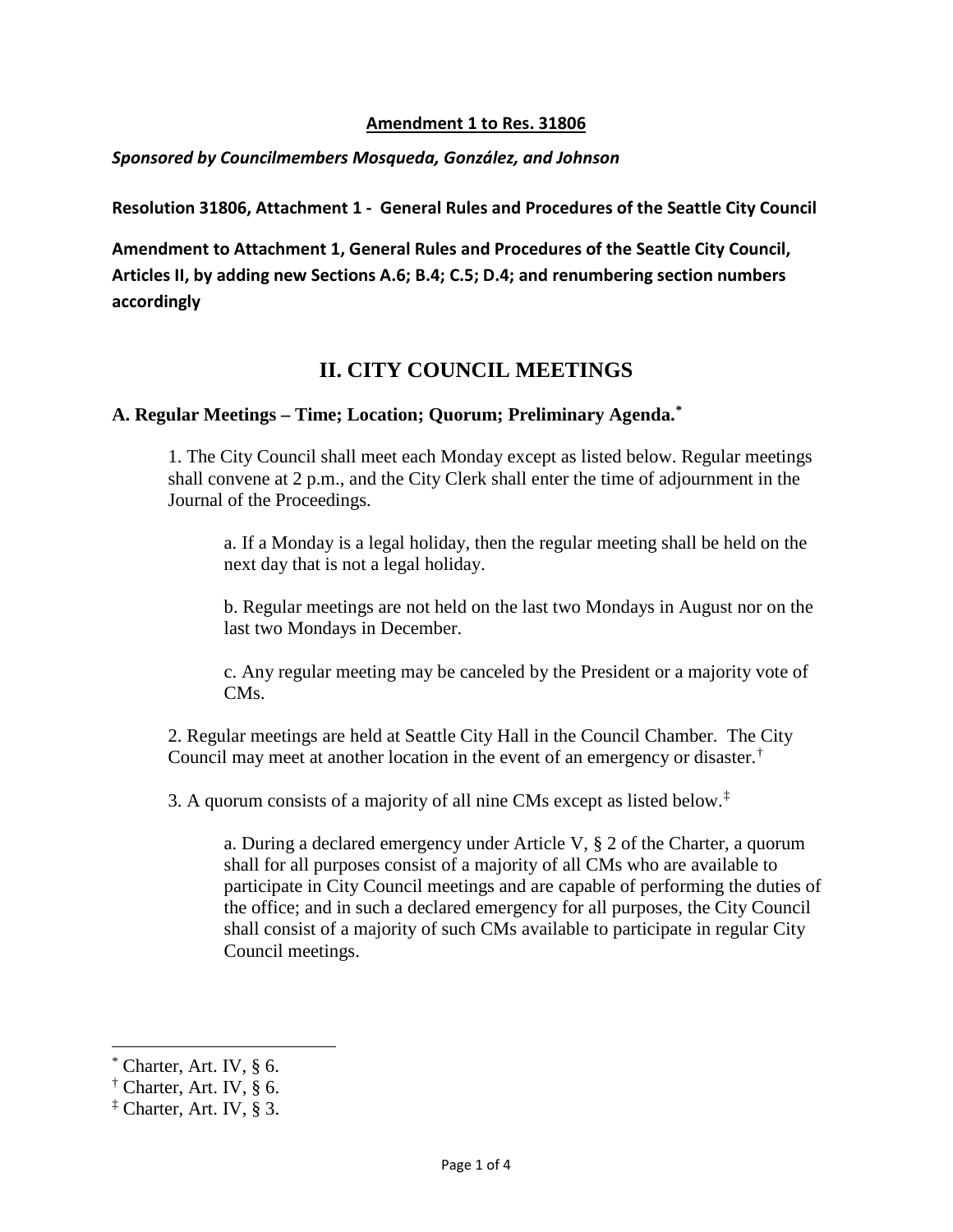b. Except when Rule II.A.3.a applies, in order to select a person to fill a vacancy on the City Council, a quorum shall consist of a majority of those CMs currently holding office.

4. Less than a quorum of CMs may adjourn from day to day, or until the next regular meeting, and may compel the attendance of absent members in such a manner and under such penalties as the City Council prescribes.<sup>[\\*](#page-1-0)</sup> (See Rule II.D.2 Attendance.)

5. Preliminary agendas of upcoming regular meetings shall list items on which action is expected to be taken and shall be made available to the public. All reasonable effort shall be made to publish the preliminary agenda online and provide it in hard copy at least two business days prior to the meeting.

6. If a CM is not able to be present at a regular City Council meeting under Rule II.D.4, the CM may participate and vote by any electronic means (e.g., multi-party telephone or video conferencing) utilized by the Council for such purpose. If the CM is unable to participate electronically, the CM shall inform the President and City Clerk as soon as practical.

## **B. Special Meetings – Calling; Notice; Limitations; Location.**

A special meeting is a meeting held at a time, date, or location that differs from a regular meeting.

1. The Mayor, the President of the City Council, or any three CMs may call a special meeting.[†](#page-1-1)

2. Notices of special meetings shall be in accordance with RCW 42.30.080.

a. The only items of business for which final action may be taken at a special meeting are those items listed on the written notice.

b. Special meetings are held in the Council Chamber in Seattle City Hall unless: a specific alternate location is established by the party calling the meeting, whether the Mayor, the President, or three CMs; and notice as required under RCW 42.30.080 is given.

3. If a CM is not able to be present at a special City Council meeting, and if approved by a majority of CMs present at the meeting, the CM may participate and vote by any electronic means (e.g., multi-party telephone or video conferencing) utilized by the Council for such purpose.

4. If a CM is not able to be present at a special City Council meeting under Rule II.D.4, the CM may participate and vote by any electronic means (e.g., multi-party telephone or

l

Charter, Art. IV, § 3.

<span id="page-1-1"></span><span id="page-1-0"></span> $\dagger$  Charter, Art. IV, § 6.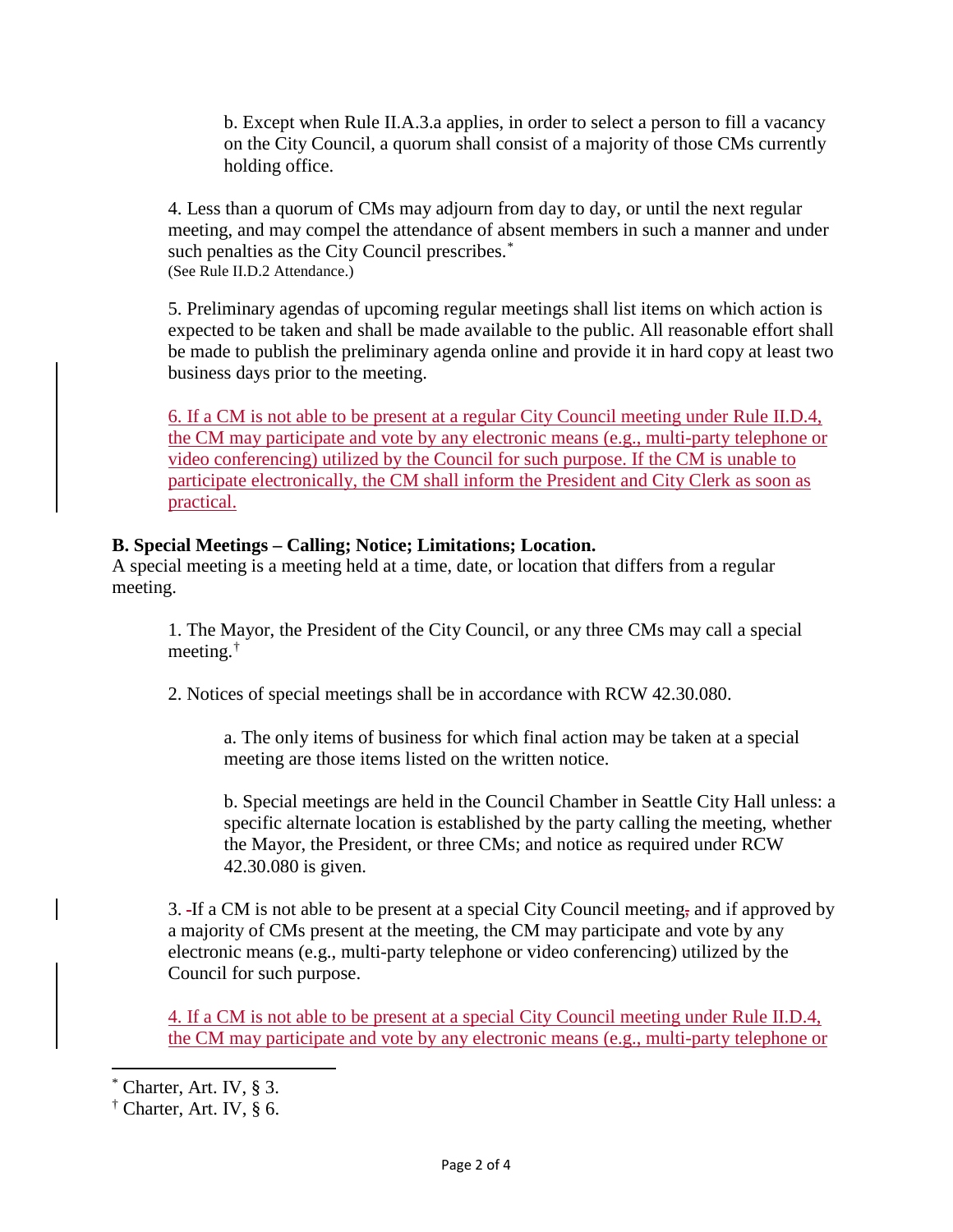video conferencing) utilized by the Council for such purpose. If the CM is unable to participate electronically, the CM shall inform the President and City Clerk as soon as practical.

### **C. Emergency Meetings – Calling; CMs' Electronic Attendance.**

1. Emergency City Council meetings may be called by the Mayor, President, or any two CMs, consistent with the provisions of chapter 42.30 RCW and RCW 42.14.075.[\\*](#page-2-0)

2. Meeting time, location, and notice requirements do not apply to emergency meetings called for emergency matters as permitted by RCW 42.30.070, RCW 42.30.080, and RCW 42.14.075.

3. Emergency meetings are open to the public unless exempt under chapter 42.30 RCW.

4. If a natural disaster, fire, flood, earthquake, enemy attack, imminent enemy attack, or other catastrophic emergency that renders a CM's physical attendance at a meeting impracticable, or if approved by a majority of CMs present at an emergency meeting, the CM may participate and vote by any electronic means (e.g., multi-party telephone or video conferencing) utilized by the Council for such purpose.

5. If a CM is not able to be present at an emergency City Council meeting under Rule II.D.4, the CM may participate and vote by any electronic means (e.g., multi-party telephone or video conferencing) utilized by the Council for such purpose. If the CM is unable to participate electronically, the CM shall inform the President and City Clerk as soon as practical.

## **D. Attendance – Requirements; Excuses.**

1. CMs shall attend all regular City Council meetings, unless excused by the City Council.

2. Three CMs, including the President or President Pro Tem acting in the capacity of the President, or four CMs otherwise, may compel the attendance of absent unexcused CMs at the City Council meeting, and may adjourn from day to day if necessary until a quorum can be convened.[†](#page-2-1)

3. A CM may obtain a leave of absence or be excused from a particular meeting by vote of the City Council before or during the meeting to which the leave of absence or excuse would apply.

4. A CM shall be granted a leave of absence by submitting written notice to the President as soon as practical of a personal situation that would entitle a City employee to family

l

Charter, Art. IV,  $§$  6.

<span id="page-2-1"></span><span id="page-2-0"></span> $<sup>†</sup>$  Charter, Art. IV, § 3.</sup>